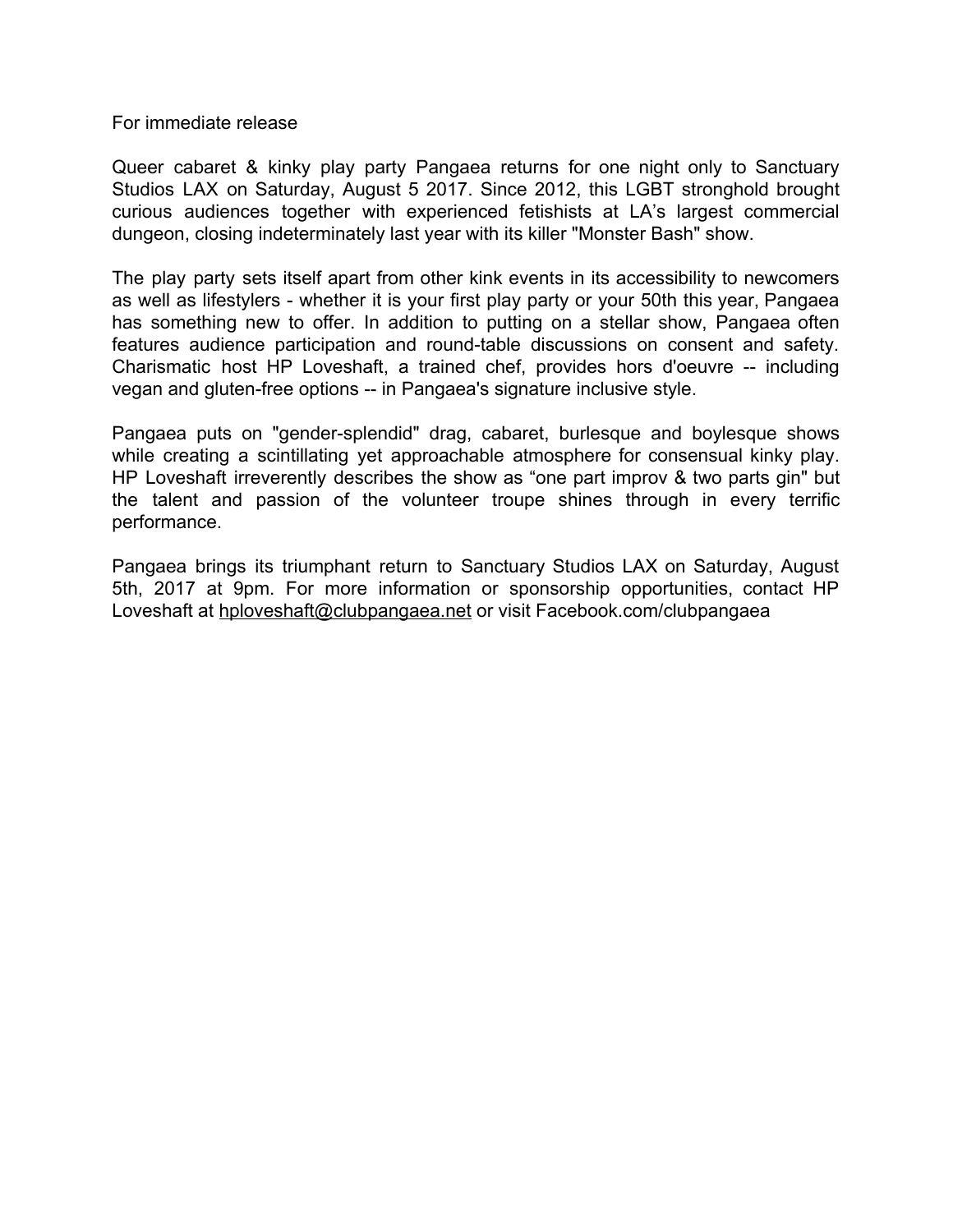

*Sharon Freude & Neil N Begfort* p.c. Noel Eloise Photography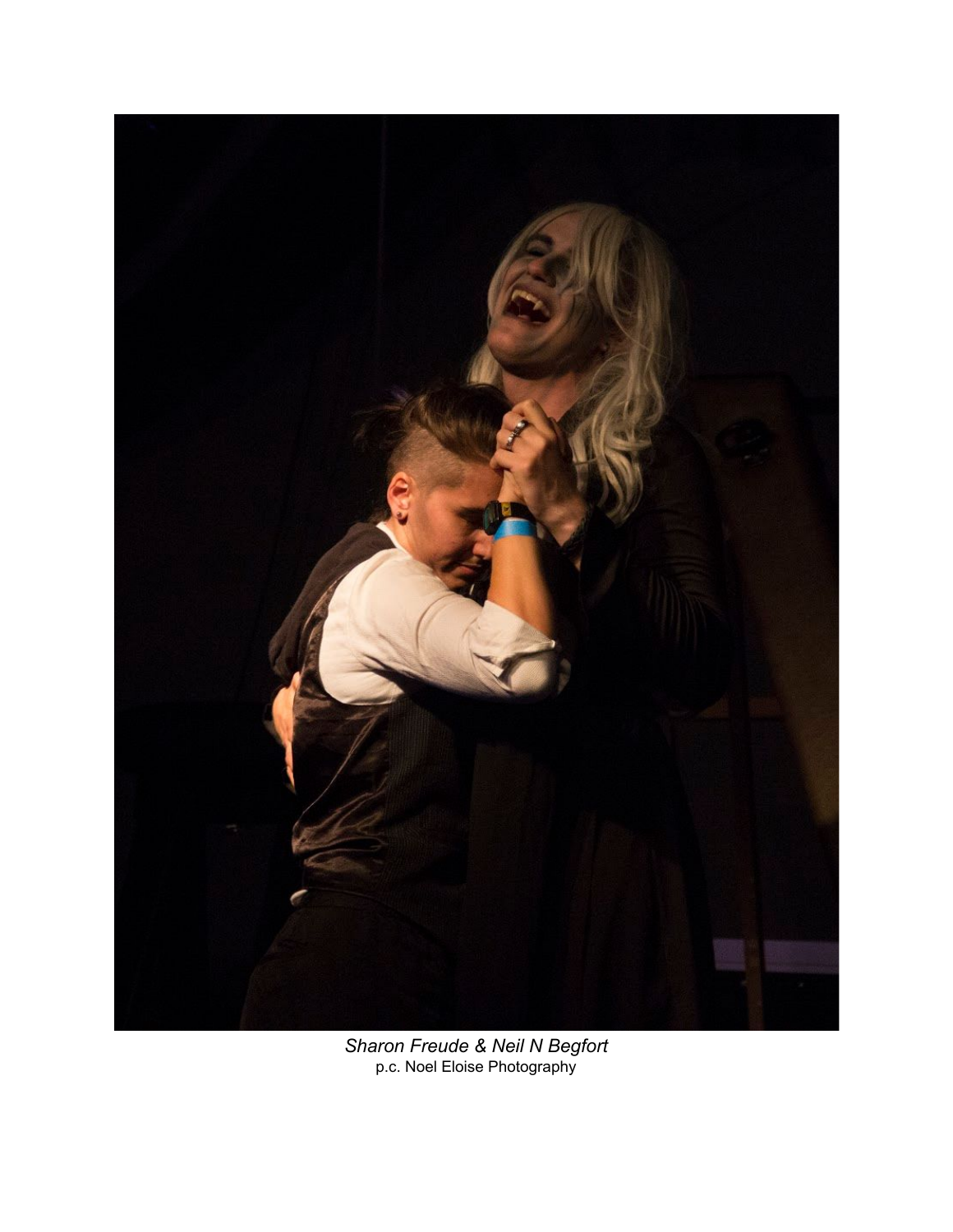

*Vilan E. Dangerpuss & Jack Emoff* p.c. Noel Eloise Photography